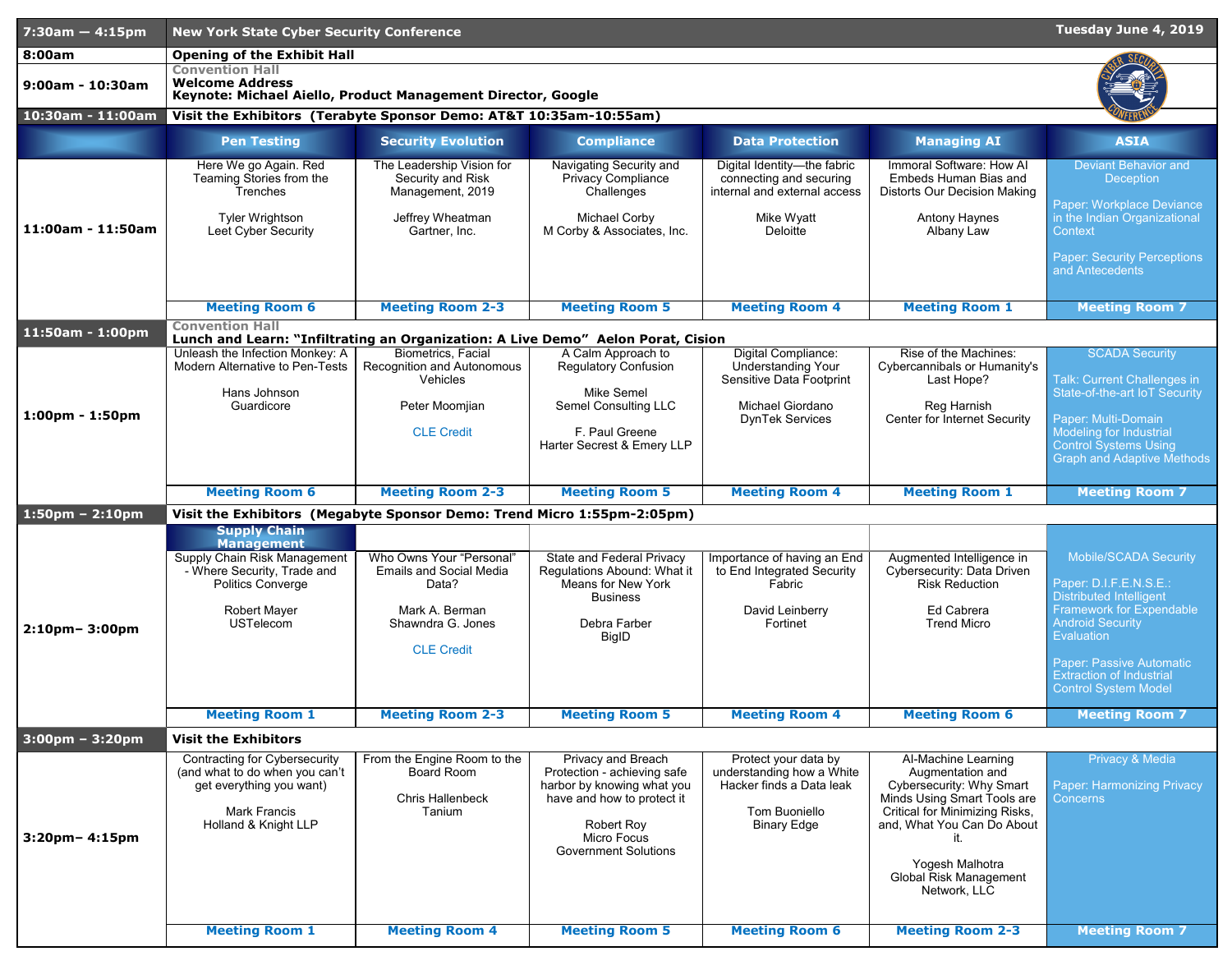| $8:00am - 4:15pm$                 | <b>Wednesday June 5, 2019</b><br><b>New York State Cyber Security Conference</b>                                             |                                                                                                                                                               |                                                                                                                                                   |                                                                                                            |                                                                                                                  |                                                                                                                             |                                                                                                                                                                                                     |
|-----------------------------------|------------------------------------------------------------------------------------------------------------------------------|---------------------------------------------------------------------------------------------------------------------------------------------------------------|---------------------------------------------------------------------------------------------------------------------------------------------------|------------------------------------------------------------------------------------------------------------|------------------------------------------------------------------------------------------------------------------|-----------------------------------------------------------------------------------------------------------------------------|-----------------------------------------------------------------------------------------------------------------------------------------------------------------------------------------------------|
| 9:00am                            | <b>Opening of the Exhibit Hall</b>                                                                                           |                                                                                                                                                               |                                                                                                                                                   |                                                                                                            |                                                                                                                  |                                                                                                                             |                                                                                                                                                                                                     |
| 9:00am - 10:30am                  | <b>Convention Hall</b><br>ASIA Keynote: Daniel P. Bagge, Cyber Attaché of the Czech Republic to the United States and Canada |                                                                                                                                                               |                                                                                                                                                   |                                                                                                            |                                                                                                                  |                                                                                                                             |                                                                                                                                                                                                     |
| 10:30am - 11:00am                 | Visit the Exhibitors (Terabyte Sponsor Demo: AT&T 10:35am-10:55am)                                                           |                                                                                                                                                               |                                                                                                                                                   |                                                                                                            |                                                                                                                  |                                                                                                                             |                                                                                                                                                                                                     |
|                                   | <b>Securing Identity</b>                                                                                                     | <b>Legal Issues</b>                                                                                                                                           | <b>Threat Landscape</b>                                                                                                                           | <b>Access Management</b>                                                                                   | <b>Cloud</b>                                                                                                     | <b>Cyber Defense</b>                                                                                                        | <b>ASIA</b>                                                                                                                                                                                         |
| 11:00am - 11:50am                 | <b>Insider Threat</b><br>Investigations<br>Matthew J. Lane<br>Janus Associates, Inc.                                         | -ISM in tech. Racism,<br>Sexism, Ableism, Classism<br>and the impact on Cyber<br>security and Civil Rights<br>Raj Goel<br><b>Brainlink International Inc.</b> | The 2019 Verizon Data<br><b>Breach Investigation</b><br>Report (DBIR):<br>Understanding the Threats<br>you Face<br><b>Neal Maguire</b><br>Verizon | So what's the buzz around<br>Zero Trust?<br>Alex Kapasouris<br>Symantec                                    | The Reality of Cloud<br>Security<br><b>Garth Whitacre</b><br><b>SHI International</b>                            | <b>Cyber Incident</b><br>Response Planning -<br>In 50 Minutes<br>Robert Zeglen<br>Paul Romeo<br><b>NYSTEC</b>               | <b>Risk Assessment</b><br><b>Paper: Learning Risk</b><br><b>Assessment using</b><br><b>Jupyter Notebooks</b><br>Paper: Managing<br><b>Emerging Risks in</b><br>Containerized<br><b>Environments</b> |
|                                   | <b>Meeting Room 5</b>                                                                                                        | <b>Meeting Room 1</b>                                                                                                                                         | <b>Meeting Room 2</b>                                                                                                                             | <b>Meeting Room 3</b>                                                                                      | <b>Meeting Room 4</b>                                                                                            | <b>Meeting Room 6</b>                                                                                                       | <b>Meeting Room 7</b>                                                                                                                                                                               |
| $11:50am - 1:00pm$                | Lunch on your own and Visit the Exhibitors                                                                                   |                                                                                                                                                               |                                                                                                                                                   |                                                                                                            |                                                                                                                  |                                                                                                                             |                                                                                                                                                                                                     |
|                                   | Securing Apps, Data,<br>and Infrastructure<br><b>Mike Hobbs</b>                                                              | <b>Practical Tips to Avoid</b><br>Data Breaches<br>John Bandler                                                                                               | Cybersecurity 101:<br>MS-ISAC and the U.S.<br>Department of Homeland<br>Security                                                                  | What is SDP (Software<br>Defined Perimeter) and<br>why does it matter to<br>security professionals?        | <b>Cloud Security</b><br>Automation<br><b>Edward Luna</b>                                                        | <b>Make Your SOC Work</b><br>Smarter, Not Harder<br>Lee Imrey                                                               | <b>Intrusion Detection</b><br>Paper: The<br><b>Construction of Cyber</b>                                                                                                                            |
| $1:00 \text{pm} - 1:50 \text{pm}$ | Microsoft                                                                                                                    | <b>CLE Credit</b>                                                                                                                                             | <b>Andrew Dolan</b><br><b>MS-ISAC</b><br>Zia Anderson<br>U.S. Department of                                                                       | Leo Taddeo<br><b>Cyxtera Technologies</b>                                                                  | Red Hat Inc.                                                                                                     | Splunk                                                                                                                      | <b>Security Testbed for</b><br><b>Intrusion Detection</b><br>Talk: State of the Art<br>in Intrusion Detection                                                                                       |
|                                   | <b>Meeting Room 5</b>                                                                                                        | <b>Meeting Room 1</b>                                                                                                                                         | <b>Homeland Security</b><br><b>Meeting Room 6</b>                                                                                                 | <b>Meeting Room 3</b>                                                                                      | <b>Meeting Room 2</b>                                                                                            | <b>Meeting Room 4</b>                                                                                                       | <b>Meeting Room 7</b>                                                                                                                                                                               |
| $1:50 \text{pm} - 2:10 \text{pm}$ | <b>Visit the Exhibitors</b>                                                                                                  |                                                                                                                                                               | (Megabyte Sponsor Demo: Trend Micro 1:55pm-2:05pm)                                                                                                |                                                                                                            |                                                                                                                  |                                                                                                                             |                                                                                                                                                                                                     |
|                                   | <b>Security</b><br><b>Awareness</b>                                                                                          |                                                                                                                                                               |                                                                                                                                                   |                                                                                                            | <b>Resources</b>                                                                                                 |                                                                                                                             |                                                                                                                                                                                                     |
|                                   | Warfare of the<br>Mind - Revolutionizing<br>Cybersecurity<br>Awareness                                                       | Social Media - Security,<br><b>Confidentiality and Privacy!</b><br><b>Michael Fox</b><br><b>Tarique Collins</b>                                               | Zero Trust, CARTA, CJIS,<br>CSF - OMG, how can I<br>address all of these (and<br>other Cybersecurity<br>topics)?                                  | <b>Exception Handling for</b><br><b>Access Management -</b><br><b>Contingent Users &amp; JIT</b><br>Access | Workforce of the Future<br><b>Panel Discussion</b>                                                               | The Cyber Forensics<br>Lab Evidence Review:<br>Insights on nation State<br>Attacks, Cryptocurrency<br>Hacks, and the "eBay" | <b>Linguistics and</b><br><b>Fraud Detection</b>                                                                                                                                                    |
| $2:10$ pm – 3:00pm                | Alexander Stein<br><b>Dolus Advisors</b><br><b>Gopal Padinjaruveetil</b>                                                     | <b>CLE Credit</b>                                                                                                                                             | <b>Peter Romness</b><br>Cisco Systems                                                                                                             | <b>Mark Brooks</b><br><b>Identity Automation</b>                                                           |                                                                                                                  | of the Dark Web<br>Ondrej Krehel<br><b>LIFARS</b>                                                                           |                                                                                                                                                                                                     |
|                                   | Auto Club Group                                                                                                              |                                                                                                                                                               |                                                                                                                                                   |                                                                                                            |                                                                                                                  |                                                                                                                             |                                                                                                                                                                                                     |
|                                   | <b>Meeting Room 5</b>                                                                                                        | <b>Meeting Room 6</b>                                                                                                                                         | <b>Meeting Room 2</b>                                                                                                                             | <b>Meeting Room 3</b>                                                                                      | <b>Meeting Room 1</b>                                                                                            | <b>Meeting Room 4</b>                                                                                                       | <b>Meeting Room 7</b>                                                                                                                                                                               |
| $3:00 \text{pm} - 3:20 \text{pm}$ | <b>Visit the Exhibitors</b><br>Play your way to                                                                              | <b>Operationalizing Data</b>                                                                                                                                  | The Modern State of                                                                                                                               | Zero Trust Access: Five                                                                                    | Using DNS and DHCP                                                                                               | Data Defined. The                                                                                                           | <b>Security Education</b>                                                                                                                                                                           |
| $3:20$ pm – 4:15pm                | success: building<br>tomorrow's Workforce<br>Laurin Buchanan<br><b>Secure Decisions</b><br>Jake Mihevc                       | <b>Protection and Privacy</b><br>Legal Requirements (and<br><b>Ensuring Adoptions)</b><br><b>Bob Siegel</b><br>Privacy Ref, Inc.                              | Insecurity<br>Owen Lamb<br>Varonis                                                                                                                | Steps to Securing the<br><b>Extended enterprise</b><br><b>Sean Frazier</b><br>Duo Security                 | strategically in malware,<br>analytics and compliance<br>architectures<br><b>Michael Katz</b><br><b>Infoblox</b> | Good, The Bad and the<br>Ugly!<br>Shamlan Siddiqi<br><b>NTT Data</b>                                                        | <b>Round Table:</b><br>"Advances in Security<br>& Forensics<br>Education"                                                                                                                           |
|                                   | <b>Mohawk Valley</b><br><b>Community College</b><br><b>Meeting Room 5</b>                                                    | <b>Meeting Room 1</b>                                                                                                                                         | <b>Meeting Room 2</b>                                                                                                                             | <b>Meeting Room 3</b>                                                                                      | <b>Meeting Room 6</b>                                                                                            | <b>Meeting Room 4</b>                                                                                                       | <b>Meeting Room 7</b>                                                                                                                                                                               |